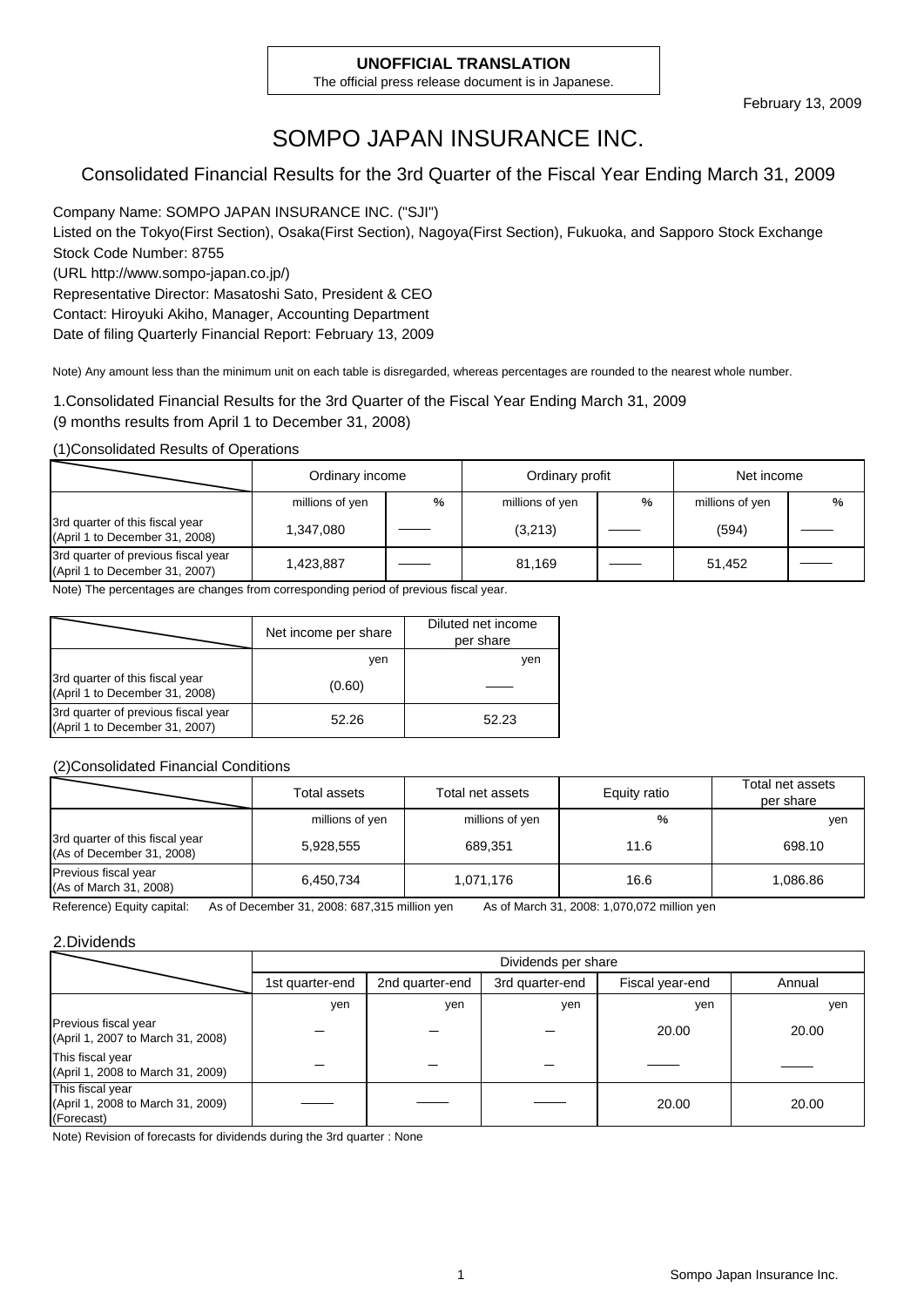#### 3.Consolidated Forecasts for the Fiscal Year Ending March 31, 2009 (April 1, 2008 to March 31, 2009)

|                                                       | Ordinary income |       | Ordinary profit |               | Net income      | Net income<br>per share |         |
|-------------------------------------------------------|-----------------|-------|-----------------|---------------|-----------------|-------------------------|---------|
|                                                       | millions of yen | $\%$  | millions of yen | $\frac{0}{0}$ | millions of yen | %                       | ven     |
| This fiscal year<br>(April 1, 2008 to March 31, 2009) | ,790,000        | (5.5) | (79,000)        |               | (52,000)        |                         | (52.81) |

Notes) 1. Revision of forecasts for the fiscal year during the 3rd quarter : None

2. The percentages are changes from corresponding period of previous fiscal year.

#### 4.Others

(1)Changes in significant subsidiaries during this period : No

(2)Adoption of simplified accounting methods or accounting methods used specifically for quarterly consolidated financial statements : Yes

Note) Please refer to "4. Others" in Qualitative information and financial statements on page 3 for details.

(3)Changes in accounting policies, procedures and presentation rules during this period

| 10 Changes due to revisions of accounting standards | : Yes |
|-----------------------------------------------------|-------|
| 2 Changes due to other reasons                      | : Yes |

Note) Please refer to "4. Others" in Qualitative information and financial statements on page 3 for details.

#### (4)Number of common shares

①Total outstanding shares including treasury stock

As of December 31, 2008: 987,733,424 shares As of March 31, 2008: 987,733,424 shares

②Treasury stock

As of December 31, 2008: 3,191,302 shares As of March 31, 2008: 3,181,995 shares

③Average outstanding shares

9 months ended December 31, 2008: 984,541,645 shares

9 months ended December 31, 2007: 984,508,986 shares

#### (Notes for using forecasted information etc.)

The forecast on this document is based on information available as of the date of publication of this document or practical premise, the actual result may considerably differ due to various factors.

SJI has applied "Accounting Standard for Quarterly Financial Statements" (ASBJ Statement No. 12) and "Implementation Guidance for Accounting Standard for Quarterly Financial Statements" (ASBJ Guidance No. 14) from this fiscal year, and prepared its quarterly consolidated financial statements in accordance with the Quarterly Consolidated Financial Statements Regulations.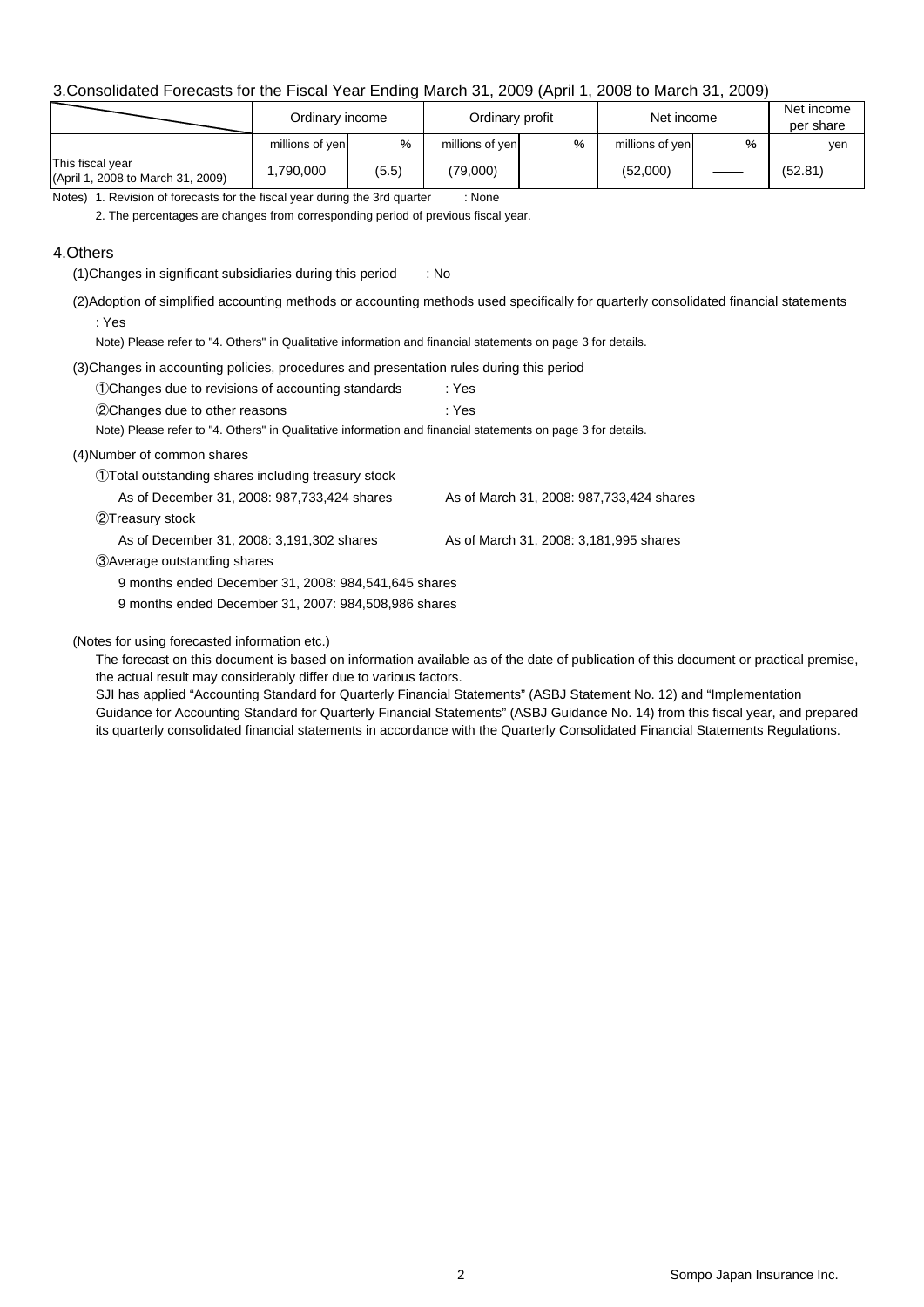## Qualitative Information and Financial Statements

1. Qualitative Information related to the Consolidated Results of Operations

Underwriting income was 1,246.8 billion yen, investment income was 93.7 billion yen and other ordinary income was 6.4 billion yen. In total, ordinary income was 1,347.0 billion yen.

Underwriting expenses were 1,021.3 billion yen, investment expenses were 107.2 billion yen, operating, general and administrative expenses were 220.5 billion yen and other ordinary expenses were 1.2 billion yen. In total, ordinary expenses were 1,350.2 billion yen.

As a result, ordinary loss was 3.2 billion yen and net loss was 0.5 billion yen.

#### 2. Qualitative Information related to the Consolidated Financial Conditions

Total assets decreased by 522.1 billion yen from March 31, 2008 to 5,928.5 billion yen on December 31, 2008, mainly due to the decrease in domestic stocks.

Total net assets decreased by 381.8 billion yen from March 31, 2008 to 689.3 billion yen on December 31, 2008, due to the decrease in unrealized gains on domestic stocks.

### 3. Qualitative Information related to the Consolidated Forecasts

There is no change on the forecasts at present as disclosed on November 19, 2008.

#### 4. Others

- (1)Changes in significant subsidiaries during this period None.
- (2)Adoption of simplified accounting methods or accounting methods used specifically for quarterly consolidated financial statements

Income taxes are calculated by a reasonably estimated effective tax rate. The estimated effective tax rate is determined by estimating the effective tax rate after applying tax effect accounting for the fiscal year, including the 3rd quarter of this fiscal year.

#### (3)Changes in accounting policies, procedures and presentation rules during this period

(Practical Solution on Unification of Accounting Policies Applied to Foreign Subsidiaries for Consolidated Financial Statements) SJI has applied "Practical Solution on Unification of Accounting Policies Applied to Foreign Subsidiaries for Consolidated Financial Statements" (ASBJ Practical Issues Task Force No.18, May 17, 2006) from this fiscal year. This accounting change has no material impact on ordinary loss and income before income taxes and minority interests for 9

months ended December 31, 2008.

#### (Accounting Standard for Lease Transactions)

No-transfer ownership finance leases had been accounted for using the same method as for operating leases. However, "Accounting Standard for Lease Transactions" (ASBJ Statement No.13, March 30, 2007) and "Implementation Guidance for Accounting Standard for Lease Transactions" (ASBJ Guidance No.16, March 30, 2007) became effective from the fiscal year beginning on and after April 1, 2008. Accordingly, SJI has applied them from this fiscal year. No-transfer ownership finance leases beginning on and after April 1, 2008 are accounted for as normal sales transactions. The lease assets of no-transfer ownership finance leases are depreciated using the straight-line method over the lease term with zero residual value unless residual value is guaranteed by the corresponding lease contracts.

This accounting change has no material impact on ordinary loss and income before income taxes and minority interests for 9 months ended December 31, 2008.

No-transfer ownership finance leases beginning before April 1, 2008 are accounted for using the same method as for operating leases.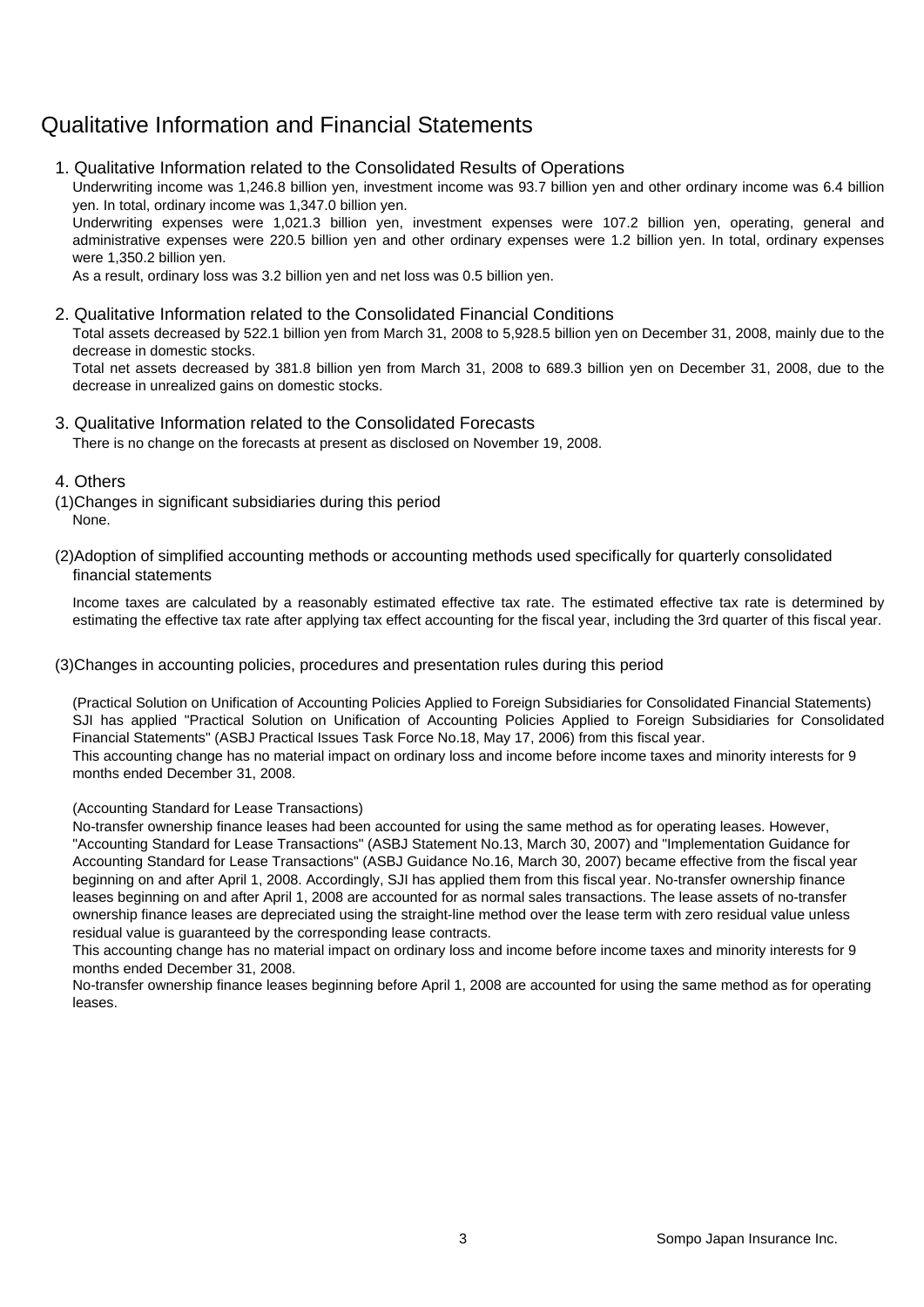### 5. Consolidated Financial Statements

(1) Consolidated Balance Sheet

|                                                               |                                               | (Millions of yen)           |
|---------------------------------------------------------------|-----------------------------------------------|-----------------------------|
|                                                               | End of the 3rd quarter<br>of this fiscal year | End of previous fiscal year |
|                                                               | (as of December 31, 2008)                     | (as of March 31, 2008)      |
| Assets:                                                       |                                               |                             |
| Cash and deposits                                             | 150,611                                       | 172,252                     |
| Call loans                                                    | 68,400                                        | 108,800                     |
| Receivables under resale agreements                           | 70,451                                        | 47,947                      |
| Monetary receivables bought                                   | 44,051                                        | 47,037                      |
| Money in trust                                                | 24,869                                        | 39,429                      |
| <b>Securities</b>                                             | 4,211,042                                     | 4,846,949                   |
| Loans                                                         | 530,009                                       | 519,618                     |
| Tangible fixed assets                                         | 218,338                                       | 220,536                     |
| Intangible fixed assets                                       | 25,458                                        | 26,428                      |
| Other assets                                                  | 408,035                                       | 428,091                     |
| Deferred tax assets                                           | 194,021                                       | 10,907                      |
| Allowance for possible loan losses                            | (16, 735)                                     | (17, 264)                   |
| <b>Total assets</b>                                           | 5,928,555                                     | 6,450,734                   |
| Liabilities:                                                  |                                               |                             |
| Underwriting funds:                                           | 4,954,907                                     | 4,969,818                   |
| Reserve for outstanding losses and claims                     | 735,682                                       | 748,552                     |
| Underwriting reserves                                         | 4,219,224                                     | 4,221,266                   |
| <b>Other liabilities</b>                                      | 172,708                                       | 245,444                     |
| Reserve for retirement benefits                               | 101,007                                       | 96,516                      |
| Reserve for retirement benefits to directors                  | 24                                            | 2,502                       |
| Reserve for bonus payments                                    | 4,629                                         | 14,126                      |
| Reserve for price fluctuation                                 | 5,477                                         | 37,908                      |
| Deferred tax liabilities                                      | 449                                           | 13,239                      |
| <b>Total liabilities</b>                                      | 5,239,204                                     | 5,379,557                   |
| Net assets:                                                   |                                               |                             |
| Shareholders' equity:                                         |                                               |                             |
| Common stock                                                  | 70,000                                        | 70,000                      |
| Capital surplus                                               | 24,229                                        | 24,241                      |
| Retained earnings                                             | 386,503                                       | 407,051                     |
| Treasury stock                                                | (2,854)                                       | (2, 842)                    |
| Total shareholders' equity                                    | 477,879                                       | 498,449                     |
| Valuation and translation adjustments:                        |                                               |                             |
| Unrealized gains on securities available for sale, net of tax | 220,280                                       | 571,377                     |
| Foreign currency translation adjustments                      | (10, 843)                                     | 245                         |
| Total valuation and translation adjustments                   | 209,436                                       | 571,622                     |
| Stock acquisition rights                                      | 1,001                                         | 557                         |
| Minority interests                                            | 1,034                                         | 546                         |
| Total net assets                                              | 689,351                                       | 1,071,176                   |
| Total liabilities and net assets                              | 5,928,555                                     | 6,450,734                   |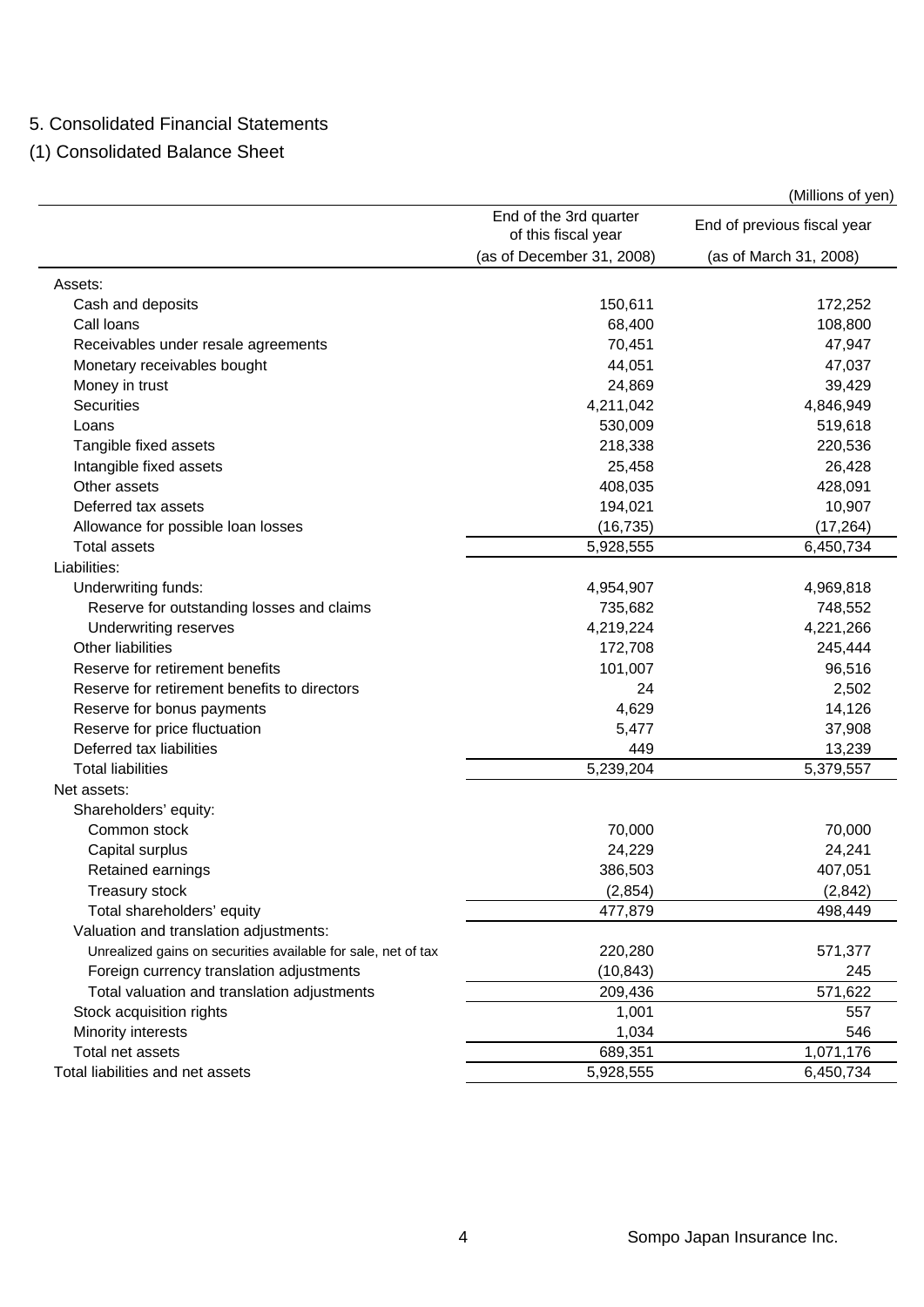## (2) Consolidated Statement of Income

|                                                                        | (Millions of yen)               |
|------------------------------------------------------------------------|---------------------------------|
|                                                                        | 3rd quarter of this fiscal year |
|                                                                        | (April 1 to December 31, 2008)  |
| Ordinary income:                                                       | 1,347,080                       |
| Underwriting income:                                                   | 1,246,881                       |
| Net premiums written                                                   | 1,004,442                       |
| Deposits of premiums by policyholders                                  | 111,753                         |
| Interest and dividend income on deposits of premiums, etc.             | 34,292                          |
| Life insurance premiums written                                        | 90,029                          |
| Reversal of reserve for outstanding losses and claims                  | 6,004                           |
| Investment income:                                                     | 93,768                          |
| Interest and dividend income                                           | 95,528                          |
| Investment gain on trading securities                                  | 41                              |
| Realized gain on sales of securities                                   | 15,992                          |
| Transfer of interest and dividend income on deposits of premiums, etc. | (34, 292)                       |
| Other ordinary income                                                  | 6,430                           |
| Ordinary expenses:                                                     | 1,350,294                       |
| Underwriting expenses:                                                 | 1,021,307                       |
| Net claims paid                                                        | 600,682                         |
| Loss adjustment expenses                                               | 57,463                          |
| Net commissions and brokerage fees                                     | 175,764                         |
| Maturity refunds to policyholders                                      | 151,628                         |
| Life insurance claims paid                                             | 29,853                          |
| Provision for underwriting reserves                                    | 855                             |
| Investment expenses:                                                   | 107,200                         |
| Investment loss on money in trust                                      | 10,606                          |
| Realized loss on sales of securities                                   | 1,343                           |
| Devaluation loss on securities                                         | 82,495                          |
| Operating, general and administrative expenses                         | 220,537                         |
| Other ordinary expenses:                                               | 1,248                           |
| Interest paid                                                          | 92                              |
| Ordinary profit (loss)                                                 | (3,213)                         |
| Special gains:                                                         | 33,043                          |
| Reversal of price fluctuation reserve                                  | 32,431                          |
| Other special gains                                                    | 612                             |
| Special losses:                                                        | 653                             |
| Other special losses                                                   | 653                             |
| Income before income taxes and minority interests                      | 29,176                          |
| Income taxes and deferred income taxes                                 | 29,835                          |
| Gain (loss) on minority interests                                      | (64)                            |
| Net income (loss)                                                      | (594)                           |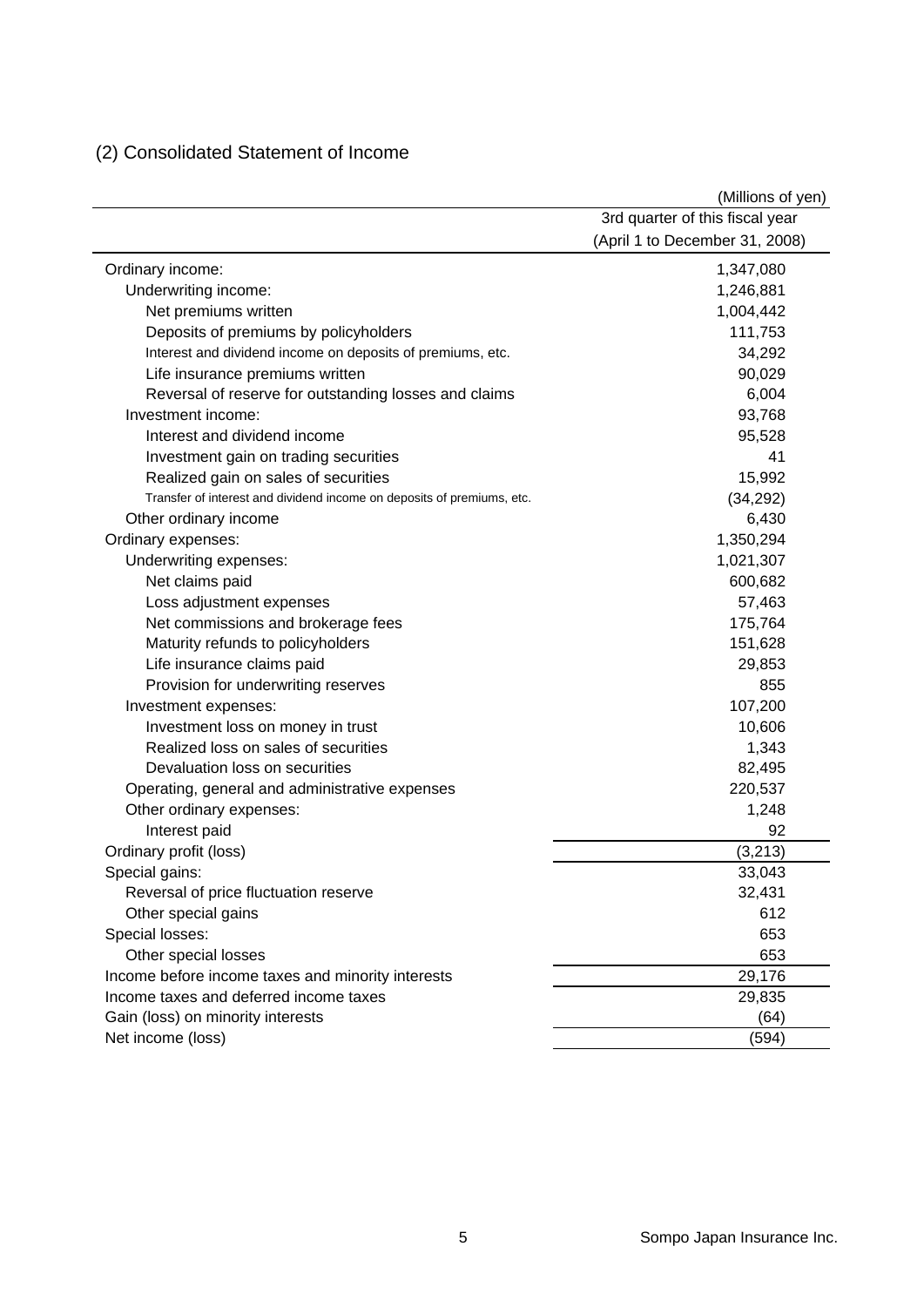SJI has applied "Accounting Standard for Quarterly Financial Statements" (ASBJ Statement No.12) and "Implementation Guidance for Accounting Standard for Quarterly Financial Statements" (ASBJ Guidance No.14) from this fiscal year, and prepared its quarterly financial statements in accordance with "Regulations concerning the Terminology, Forms and Preparation Methods of the Quarterly Consolidated Financial Statements" and "Enforcement Ordinance of the Insurance Law."

- (3) Notes on Going-Concern Assumption 3rd quarter of this fiscal year (April 1 to December 31, 2008) None.
- (4) Notes for Material Changes in Shareholders' Equity 3rd quarter of this fiscal year (April 1 to December 31, 2008) None.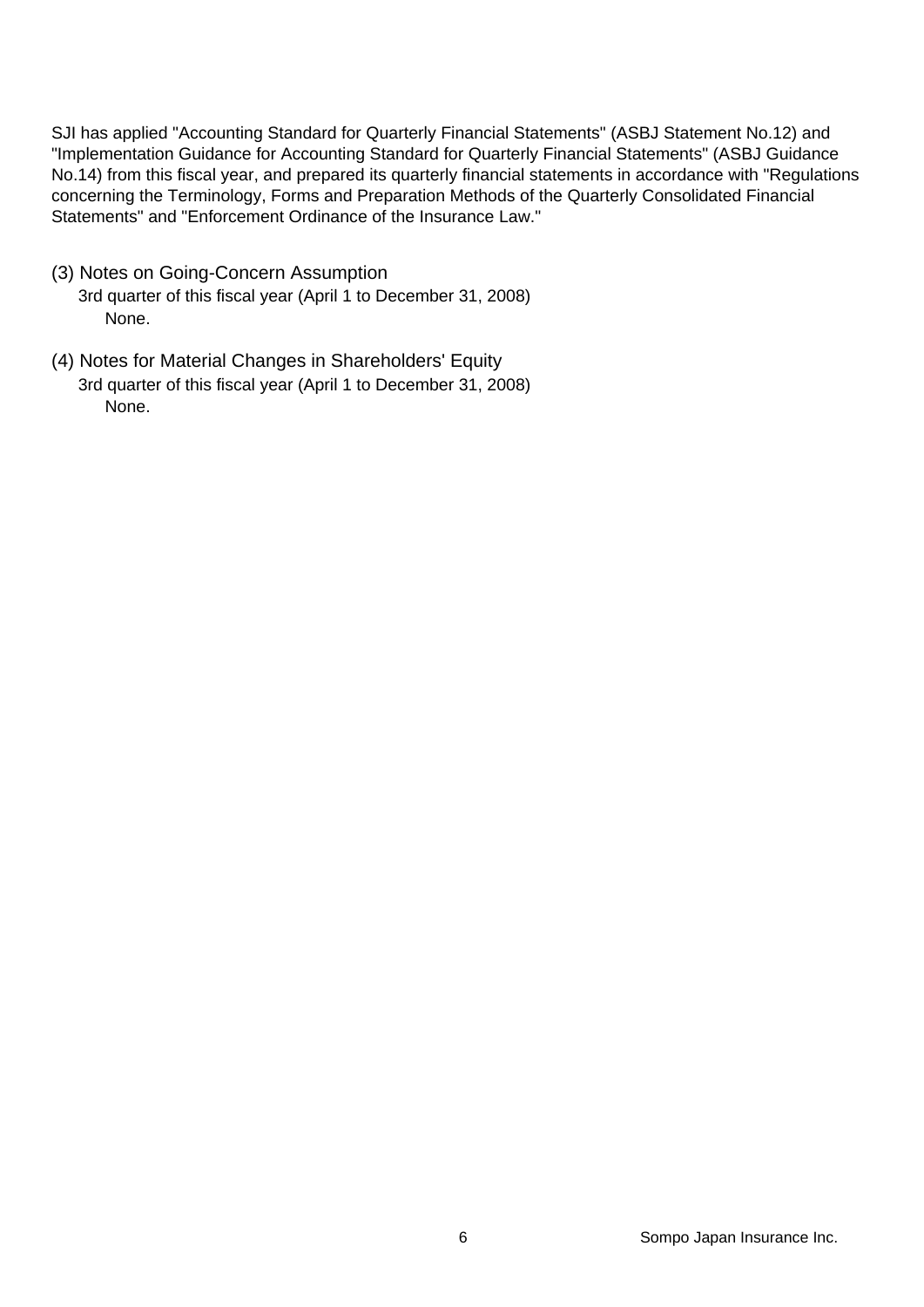|                                                                        | (Millions of yen)              |
|------------------------------------------------------------------------|--------------------------------|
| Term                                                                   | 3rd quarter of                 |
|                                                                        | previous fiscal year           |
|                                                                        | (April 1 to December 31, 2007) |
| Item                                                                   | Amount                         |
| Ordinary income:                                                       | 1,423,887                      |
| Underwriting income:                                                   | 1,294,097                      |
| Net premiums written                                                   | 1,038,762                      |
| Deposits of premiums by policyholders                                  | 101,892                        |
| Interest and dividend income on deposits of premiums, etc.             | 34,205                         |
| Life insurance premiums written                                        | 118,934                        |
| Investment income:                                                     | 123,816                        |
| Interest and dividend income                                           | 116,731                        |
| Investment gain on money in trust                                      | 1,923                          |
| Investment gain on trading securities                                  | 185                            |
| Realized gain on sales of securities                                   | 35,625                         |
| Transfer of interest and dividend income on deposits of premiums, etc. | (34, 205)                      |
| Other ordinary income                                                  | 5,972                          |
| Ordinary expenses:                                                     | 1,342,717                      |
| Underwriting expenses:                                                 | 1,115,040                      |
| Net claims paid                                                        | 599,406                        |
| Loss adjustment expenses                                               | 54,265                         |
| Net commissions and brokerage fees                                     | 178,134                        |
| Maturity refunds to policyholders                                      | 178,534                        |
| Life insurance claims paid                                             | 28,796                         |
| Provision for reserve for outstanding losses and claims                | 36,891                         |
| Provision for underwriting reserves                                    | 38,595                         |
| Investment expenses:                                                   | 9,699                          |
| Investment loss on money in trust                                      | 536                            |
| Realized loss on sales of securities                                   | 949                            |
| Devaluation loss on securities                                         | 5,460                          |
| Operating, general and administrative expenses                         | 214,073                        |
| Other ordinary expenses:                                               | 3,904                          |
| Interest paid                                                          | 120                            |
| Ordinary profit                                                        | 81,169                         |
| Special gains                                                          | 1,914                          |
| Special losses:                                                        | 5,306                          |
| Provision for price fluctuation reserve                                | 4,804                          |
| Other special losses                                                   | 502                            |
| Income before income taxes and minority interests                      | 77,778                         |
| Income taxes and deferred income taxes                                 | 26,255                         |
| Gain on minority interests                                             | 70                             |
| Net income                                                             | 51,452                         |

## 【Reference】Consolidated Statement of Income

Notes on Going-Concern Assumption

3rd quarter of previous fiscal year (April 1 to December 31, 2007) None.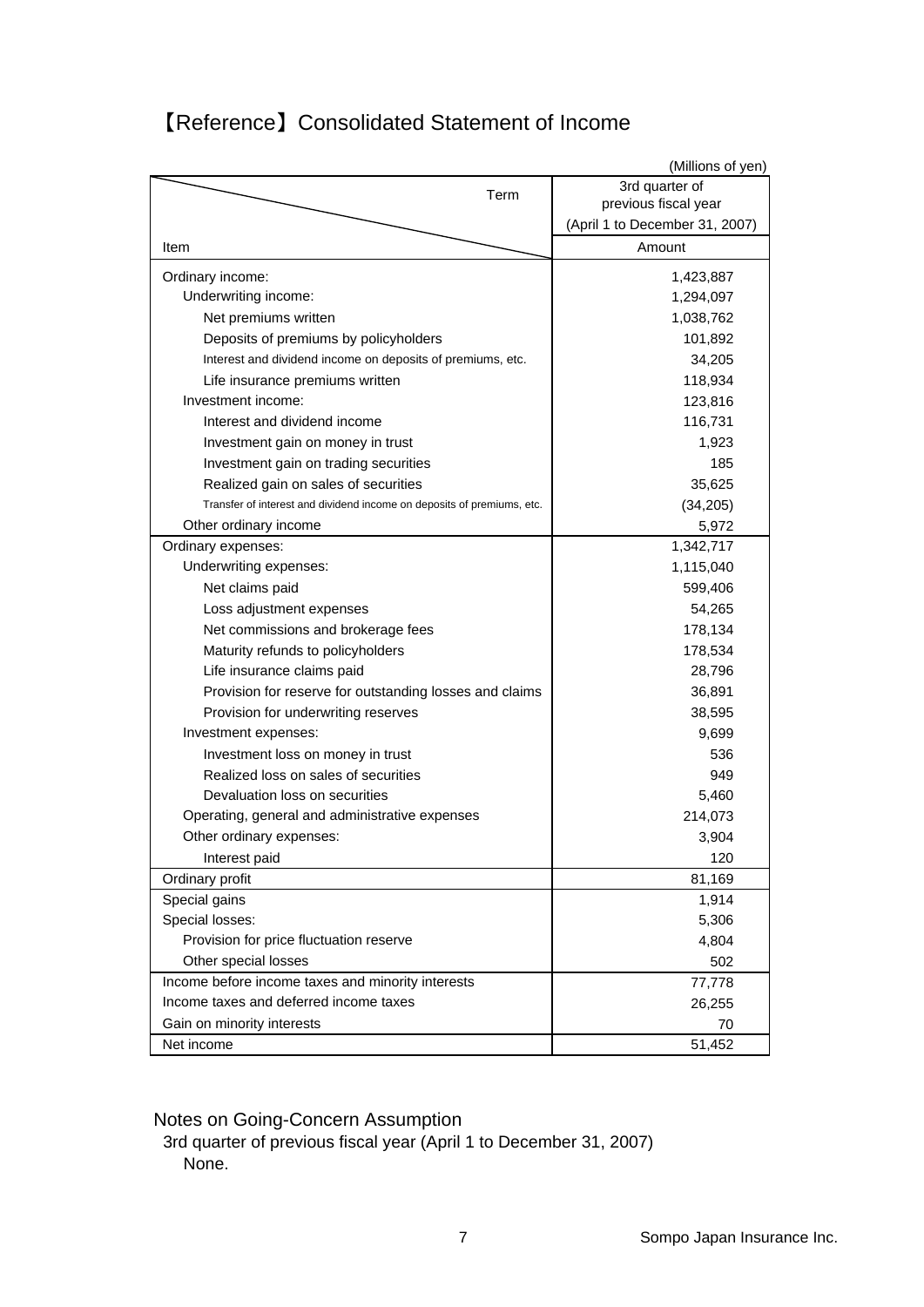## 6. Other Information

### Consolidated and Non-consolidated Major Figures

|                                         |              |                          |                                                                                     |                          |                                                                                 |              |                          |                 |                          | (Millions of yen)       |
|-----------------------------------------|--------------|--------------------------|-------------------------------------------------------------------------------------|--------------------------|---------------------------------------------------------------------------------|--------------|--------------------------|-----------------|--------------------------|-------------------------|
|                                         |              |                          | 3rd quarter of previous fiscal year<br>(9 months from April 1 to December 31, 2007) |                          | 3rd quarter of this fiscal year<br>(9 months from April 1 to December 31, 2008) |              |                          |                 |                          |                         |
|                                         | Consolidated |                          | Non-consolidated                                                                    |                          | Consolidated/<br>Non-                                                           | Consolidated |                          |                 | Non-consolidated         |                         |
|                                         | Amount       | % increase<br>(decrease) | Amount                                                                              | % increase<br>(decrease) | consolidated<br>balance                                                         | Amount       | % increase<br>(decrease) | Amount          | % increase<br>(decrease) | consolidated<br>balance |
|                                         |              | $\%$                     |                                                                                     | $\%$                     |                                                                                 |              | $\%$                     |                 | 7Ω.                      |                         |
| Ordinary income                         | 1,423,887    | —                        | 1,283,478                                                                           | $\overline{\phantom{0}}$ | 140.408                                                                         | 1,347,080    | (5.4)                    | <b>245,695.</b> | (2.9)                    | 101,385                 |
| Net premiums written                    | 1,038,762    | (0.9)                    | ,020,485                                                                            | (1.0)                    | 18.277                                                                          | 1,004,442    | (3.3)                    | 986,779         | (3.3)                    | 17,662                  |
| Ordinary profit                         | 81,169       |                          | 65,916                                                                              |                          | 15,252                                                                          | (3,213)      | (104.0)                  | (11, 887)       | (118.0)                  | 8,674                   |
| Net income                              | 51,452       |                          | 41,401                                                                              |                          | 10,050                                                                          | (594)        | (101.2)                  | (6,646)         | (116.1)                  | 6,052                   |
| Consolidated/<br>Non-consolidated ratio |              |                          |                                                                                     |                          | 1.24                                                                            |              |                          |                 |                          |                         |

Note) "Consolidated/Non-consolidated balance" represents the difference between consolidated amounts and non-consolidated amounts. "Consolidated/Non-consolidated ratio" represents the proportion of consolidated amounts to non-consolidated amounts.

### (Consolidated) Summary of Results of Operations

|                                                   |                                     |                                 |            | (Millions of yen) |
|---------------------------------------------------|-------------------------------------|---------------------------------|------------|-------------------|
|                                                   | 3rd quarter of                      | 3rd quarter of                  | Increase   | % increase        |
|                                                   | previous fiscal year<br>(April 1 to | this fiscal year<br>(April 1 to | (decrease) | (decrease)        |
|                                                   | December 31, 2007)                  | December 31, 2008)              |            |                   |
|                                                   |                                     |                                 |            | $\%$              |
| Ordinary income and expenses:                     |                                     |                                 |            |                   |
| Underwriting income:                              | 1,294,097                           | 1,246,881                       | (47, 216)  | (3.6)             |
| Net premiums written                              | 1,038,762                           | 1,004,442                       | (34, 320)  | (3.3)             |
| Deposits of premiums by policyholders             | 101,892                             | 111,753                         | 9,861      | 9.7               |
| Life insurance premiums written                   | 118,934                             | 90,029                          | (28, 904)  | (24.3)            |
| Underwriting expenses:                            | 1,115,040                           | 1,021,307                       | (93, 732)  | (8.4)             |
| Net claims paid                                   | 599,406                             | 600,682                         | 1,275      | 0.2               |
| Loss adjustment expenses                          | 54,265                              | 57,463                          | 3,198      | 5.9               |
| Net commissions and brokerage fees                | 178,134                             | 175,764                         | (2,370)    | (1.3)             |
| Maturity refunds to policyholders                 | 178,534                             | 151,628                         | (26,906)   | (15.1)            |
| Life insurance claims paid                        | 28,796                              | 29,853                          | 1,057      | 3.7               |
| Investment income:                                | 123,816                             | 93,768                          | (30, 047)  | (24.3)            |
| Interest and dividend income                      | 116,731                             | 95,528                          | (21, 202)  | (18.2)            |
| Realized gain on sales of securities              | 35,625                              | 15,992                          | (19, 632)  | (55.1)            |
| Investment expenses:                              | 9,699                               | 107,200                         | 97,501     | 1,005.3           |
| Realized loss on sales of securities              | 949                                 | 1,343                           | 393        | 41.5              |
| Devaluation loss on securities                    | 5,460                               | 82,495                          | 77,035     | 1,410.9           |
| Operating, general and administrative expenses    | 214,073                             | 220,537                         | 6,463      | 3.0               |
| Other ordinary income and expenses                | 2,068                               | 5,181                           | 3,113      | 150.5             |
| Ordinary profit (loss)                            | 81,169                              | (3,213)                         | (84, 383)  | (104.0)           |
| Special gains and losses:                         |                                     |                                 |            |                   |
| Special gains                                     | 1,914                               | 33,043                          | 31,129     | 1,625.7           |
| Special losses                                    | 5,306                               | 653                             | (4,653)    | (87.7)            |
| Special gains and losses                          | (3, 391)                            | 32,390                          | 35,782     |                   |
| Income before income taxes and minority interests | 77,778                              | 29,176                          | (48,601)   | (62.5)            |
| Income taxes and deferred income taxes            | 26,255                              | 29,835                          | 3,580      | 13.6              |
| Gain (loss) on minority interests                 | 70                                  | (64)                            | (135)      | (192.1)           |
| Net income (loss)                                 | 51,452                              | (594)                           | (52,046)   | (101.2)           |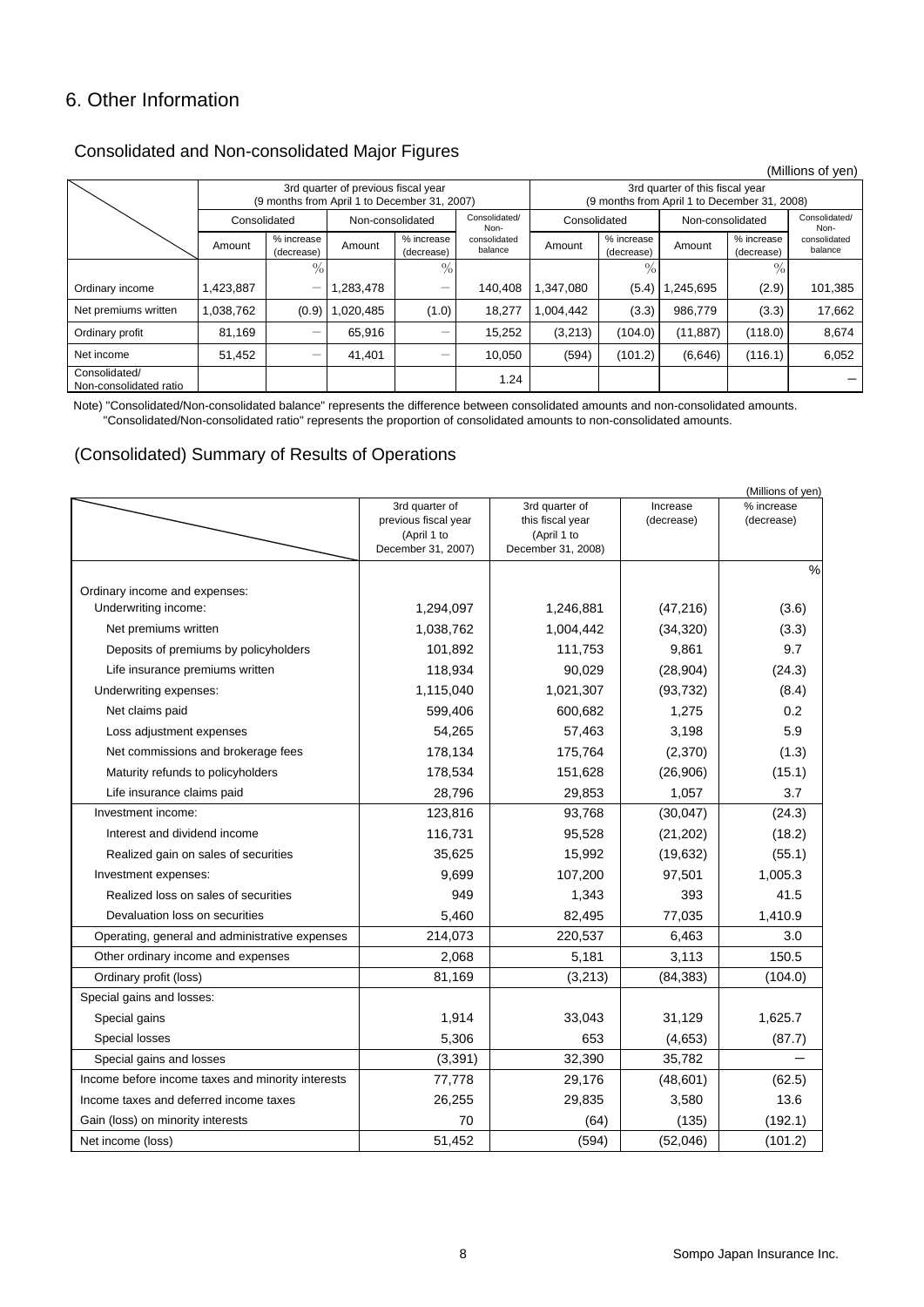## (Consolidated) Premiums Written and Claims Paid by Line of Business

Direct premiums written (including deposits of premiums by policyholders)

|                                           |                                        |                      |                          |                                 |                      | (Millions of yen)        |
|-------------------------------------------|----------------------------------------|----------------------|--------------------------|---------------------------------|----------------------|--------------------------|
| Term                                      | 3rd quarter of<br>previous fiscal year |                      |                          | 3rd quarter of this fiscal year |                      |                          |
|                                           | (April 1 to December 31, 2007)         |                      |                          | (April 1 to December 31, 2008)  |                      |                          |
| <b>Business line</b>                      | Amount                                 | % of total<br>amount | % increase<br>(decrease) | Amount                          | % of total<br>amount | % increase<br>(decrease) |
|                                           |                                        | $\frac{0}{0}$        | $\%$                     |                                 | $\%$                 | %                        |
| Fire and allied insurance                 | 172,350                                | 14.3                 | (3.1)                    | 173,405                         | 14.6                 | 0.6                      |
| Marine insurance                          | 35,530                                 | 2.9                  | 3.8                      | 35,965                          | 3.0                  | 1.2                      |
| Personal accident insurance               | 175,125                                | 14.5                 | (3.5)                    | 187,650                         | 15.8                 | 7.2                      |
| Voluntary automobile insurance            | 502,549                                | 41.6                 | (1.4)                    | 499,724                         | 42.2                 | (0.6)                    |
| Compulsory automobile liability insurance | 182,518                                | 15.1                 | 0.8                      | 148,033                         | 12.5                 | (18.9)                   |
| <b>Others</b>                             | 139,430                                | 11.5                 | 3.4                      | 139,358                         | 11.8                 | (0.1)                    |
| Total:                                    | 1,207,505                              | 100.0                | (0.9)                    | 1,184,136                       | 100.0                | (1.9)                    |
| Deposits of premiums by policyholders     | 101,892                                | 8.4                  | (6.0)                    | 111,753                         | 9.4                  | 9.7                      |

#### Net premiums written

| Term                                      | 3rd quarter of<br>previous fiscal year |                      |                          | 3rd quarter of this fiscal year |                      |                          |
|-------------------------------------------|----------------------------------------|----------------------|--------------------------|---------------------------------|----------------------|--------------------------|
|                                           | (April 1 to December 31, 2007)         |                      |                          | (April 1 to December 31, 2008)  |                      |                          |
| <b>Business line</b>                      | Amount                                 | % of total<br>amount | % increase<br>(decrease) | Amount                          | % of total<br>amount | % increase<br>(decrease) |
|                                           |                                        | %                    | $\%$                     |                                 | $\%$                 | $\%$                     |
| Fire and allied insurance                 | 109,734                                | 10.6                 | (3.3)                    | 112,524                         | 11.2                 | 2.5                      |
| Marine insurance                          | 29,210                                 | 2.8                  | 5.5                      | 28,853                          | 2.9                  | (1.2)                    |
| Personal accident insurance               | 98,905                                 | 9.5                  | $0.4^{\circ}$            | 97,771                          | 9.7                  | (1.1)                    |
| Voluntary automobile insurance            | 500,642                                | 48.2                 | (1.4)                    | 497,938                         | 49.6                 | (0.5)                    |
| Compulsory automobile liability insurance | 172,422                                | 16.6                 | (1.5)                    | 140,158                         | 14.0                 | (18.7)                   |
| <b>Others</b>                             | 127,847                                | 12.3                 | 1.6                      | 127,195                         | 12.7                 | (0.5)                    |
| Total                                     | 1,038,762                              | 100.0                | (0.9)                    | 1,004,442                       | 100.0                | (3.3)                    |

#### Net claims paid

| Term                                      | 3rd quarter of<br>previous fiscal year |                      |                          | 3rd quarter of this fiscal year |                      |                          |
|-------------------------------------------|----------------------------------------|----------------------|--------------------------|---------------------------------|----------------------|--------------------------|
|                                           | (April 1 to December 31, 2007)         |                      |                          | (April 1 to December 31, 2008)  |                      |                          |
| <b>Business line</b>                      | Amount                                 | % of total<br>amount | % increase<br>(decrease) | Amount                          | % of total<br>amount | % increase<br>(decrease) |
|                                           |                                        | $\frac{0}{0}$        | $\%$                     |                                 | $\%$                 | %                        |
| Fire and allied insurance                 | 45,075                                 | 7.5                  | (32.0)                   | 42,961                          | 7.2                  | (4.7)                    |
| Marine insurance                          | 12,833                                 | 2.1                  | 2.8                      | 12,562                          | 2.1                  | (2.1)                    |
| Personal accident insurance               | 43,903                                 | 7.3                  | 11.0                     | 50,444                          | 8.4                  | 14.9                     |
| Voluntary automobile insurance            | 303,978                                | 50.7                 | 2.0                      | 305,492                         | 50.9                 | 0.5                      |
| Compulsory automobile liability insurance | 121,366                                | 20.2                 | (0.9)                    | 121,983                         | 20.3                 | 0.5                      |
| <b>Others</b>                             | 72,249                                 | 12.1                 | (2.1)                    | 67,237                          | 11.2                 | (6.9)                    |
| Total                                     | 599,406                                | 100.0                | (2.2)                    | 600,682                         | 100.0                | 0.2                      |

Note common for the above three tables:

The above figures represent amounts after offsetting internal transactions among consolidated segments.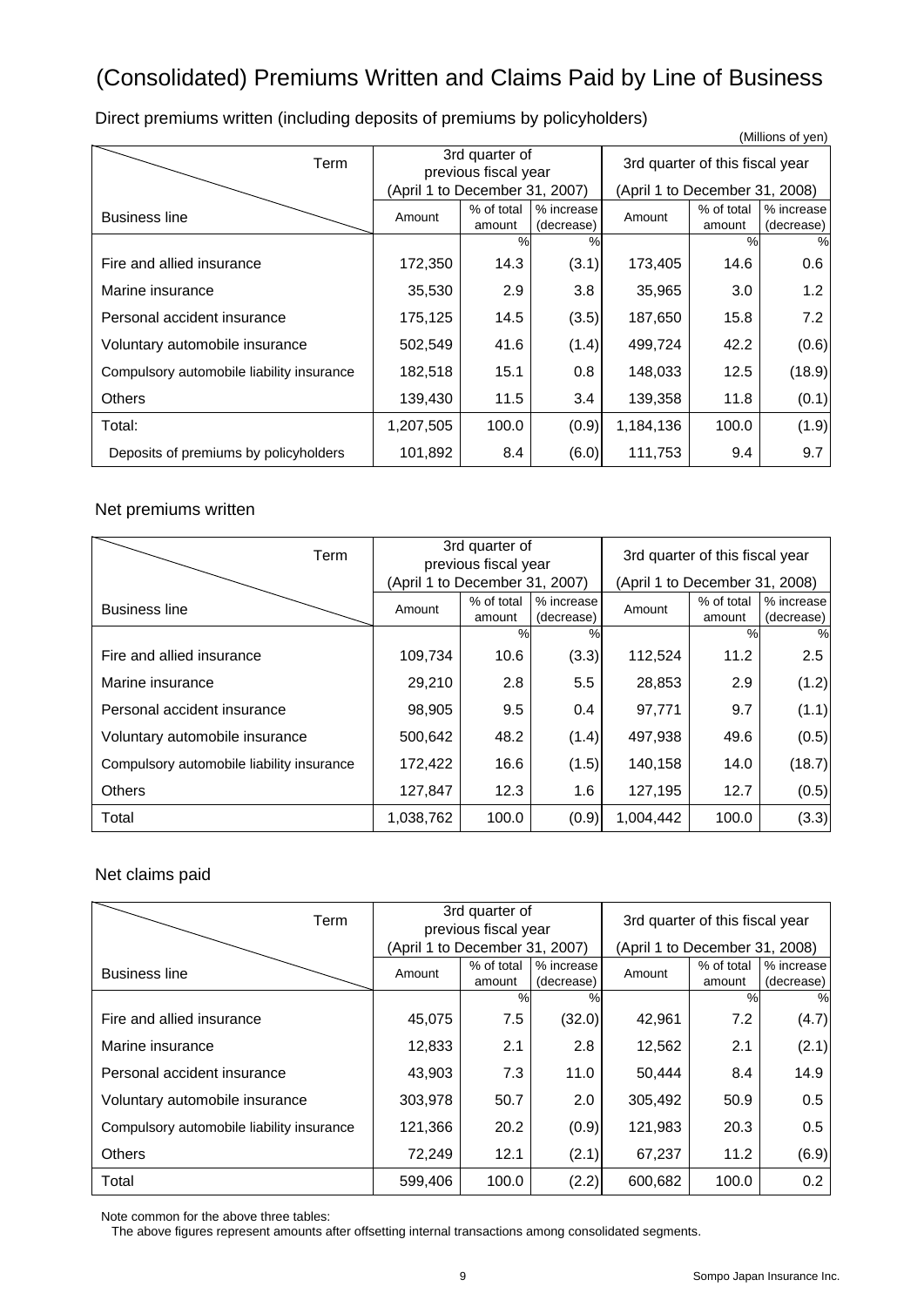## (Consolidated) Life Insurance Business

### Life insurance premiums

|                         |                                     |                       |                                 | (Millions of yen)     |  |
|-------------------------|-------------------------------------|-----------------------|---------------------------------|-----------------------|--|
|                         | 3rd quarter of previous fiscal year |                       | 3rd quarter of this fiscal year |                       |  |
|                         | (April 1 to December 31, 2007)      |                       | (April 1 to December 31, 2008)  |                       |  |
|                         | Amount                              | % increase (decrease) | Amount                          | % increase (decrease) |  |
|                         |                                     | $\%$                  |                                 | %                     |  |
| Life insurance premiums | 118,934                             | (12.1)                | 90.029                          | (24.3)                |  |

Note) The above figures represent amounts after offsetting internal transactions among consolidated segments.

### Total amount of policies in force

| <u>.</u>             |                                            |                                |                   |
|----------------------|--------------------------------------------|--------------------------------|-------------------|
|                      |                                            |                                | (Millions of yen) |
|                      | End of the 3rd quarter of this fiscal year | End of previous<br>fiscal year |                   |
|                      | (as of December 31, 2008)                  | (as of March 31, 2008)         |                   |
|                      | Amount                                     | % increase (decrease)          | Amount            |
|                      |                                            | $\%$                           |                   |
| Individual insurance | 10,162,351                                 | 3.6                            | 9,805,207         |
| Individual annuities | 81,799                                     | (1.7)                          | 83,224            |
| Group insurance      | 2,032,635                                  | 1.3                            | 2,006,395         |
| Group annuities      |                                            |                                |                   |
| $N = + \infty$       |                                            |                                |                   |

Notes)

1. The above figures represent amounts before offsetting internal transactions among consolidated segments.

 2. Amount of "Individual Annuities" represents the sum of annuity fund at the beginning of annuity payment of contract before the beginning of annuity payment and underwriting reserves of contract after the beginning of annuity payment.

### Total amount of new policies

|                      |                                                                      |           |                               |                                                                      |           | (Millions of yen)             |  |
|----------------------|----------------------------------------------------------------------|-----------|-------------------------------|----------------------------------------------------------------------|-----------|-------------------------------|--|
|                      | 3rd quarter of previous fiscal year                                  |           |                               | 3rd quarter of this fiscal year                                      |           |                               |  |
|                      | (April 1 to December 31, 2007)                                       |           |                               | (April 1 to December 31, 2008)                                       |           |                               |  |
|                      | Net increase<br>by new<br>New policies<br>policies and<br>conversion |           | Net increase<br>by conversion | Net increase<br>by new<br>New policies<br>policies and<br>conversion |           | Net increase<br>by conversion |  |
| Individual insurance | 1,241,166                                                            | 1,241,166 |                               | 1,242,153                                                            | 1,242,153 |                               |  |
| Individual annuities | 1.651                                                                | 1,651     |                               | 1,588                                                                | 1,588     |                               |  |
| Group insurance      | 28,822                                                               | 28,822    |                               | 7,025                                                                | 7,025     |                               |  |
| Group annuities      |                                                                      |           |                               | ٠                                                                    | -         |                               |  |

Notes)

1. The above figures represent amounts before offsetting internal transactions among consolidated segments.

 2. Amount of "Net increase by new policies and conversion" for "Individual Annuities." represents annuity fund at the beginning of annuity payment.

#### Annualized new business premiums (individual insurance and individual annuities)

|                                     |        |                                     |                                 | (Millions of yen)     |  |  |
|-------------------------------------|--------|-------------------------------------|---------------------------------|-----------------------|--|--|
|                                     |        | 3rd quarter of previous fiscal year | 3rd quarter of this fiscal year |                       |  |  |
|                                     |        | (April 1 to December 31, 2007)      | (April 1 to December 31, 2008)  |                       |  |  |
|                                     | Amount | % increase (decrease)               | Amount                          | % increase (decrease) |  |  |
|                                     |        | %                                   |                                 | %                     |  |  |
| Annualized<br>new business premiums | 13,481 | (53.2)                              | 16.119                          | 19.6                  |  |  |

Note) The above figures represent amounts before offsetting internal transactions among consolidated segments.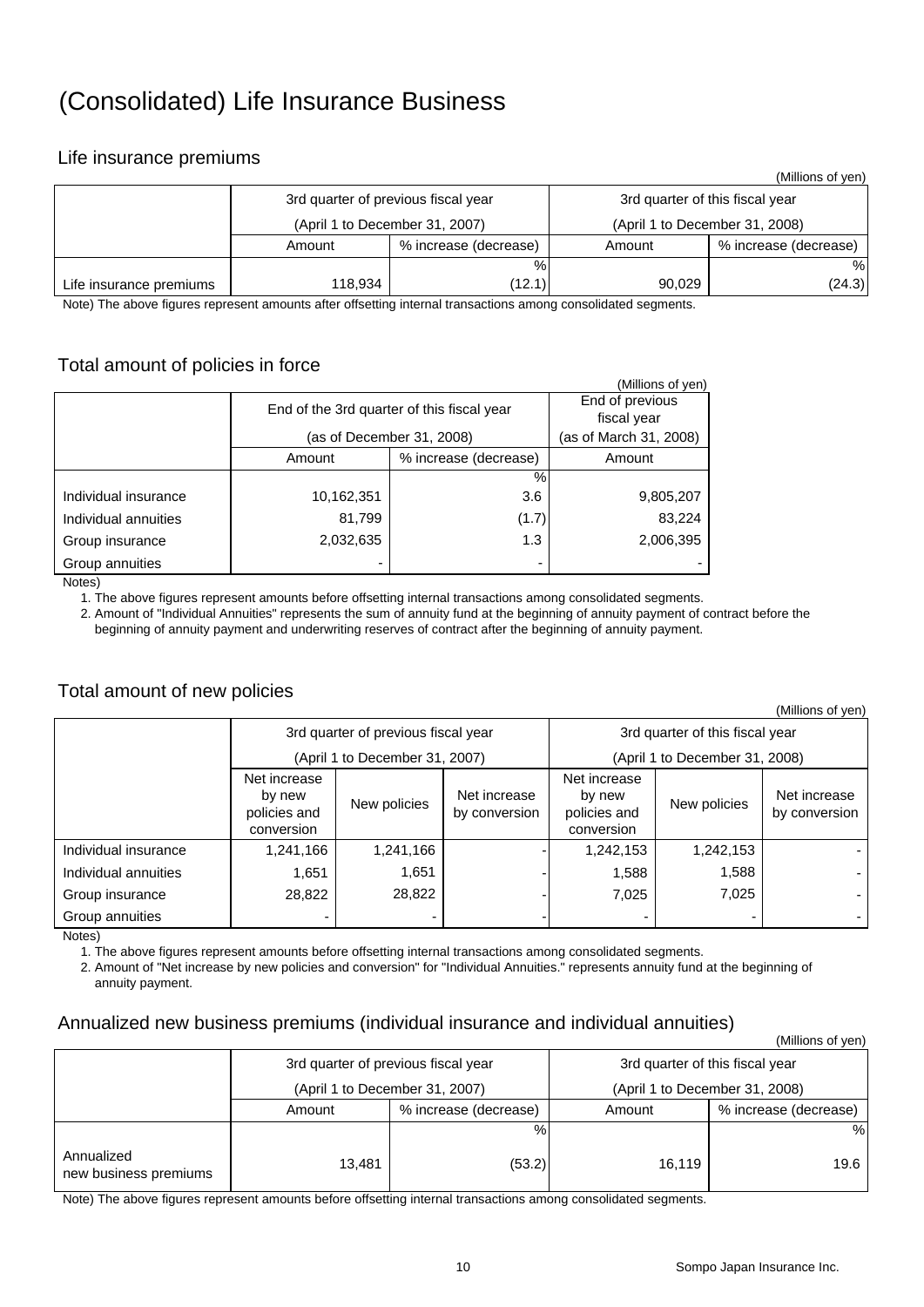# (Consolidated) Securities

## 1. Marketable bonds held to maturity

(Millions of yen)

|                    | End of the 3rd quarter of<br>this fiscal year |                           |             | End of previous fiscal year |                        |             |  |
|--------------------|-----------------------------------------------|---------------------------|-------------|-----------------------------|------------------------|-------------|--|
| <b>Item</b>        |                                               | (as of December 31, 2008) |             |                             | (as of March 31, 2008) |             |  |
|                    | Amount on                                     | Market                    | Unrealized  | Amount on                   | Market                 | Unrealized  |  |
|                    | balance sheet                                 | value                     | gain (loss) | balance sheet               | value                  | gain (loss) |  |
| Domestic bonds     | 736.868                                       | 768,159                   | 31.290      | 662.840                     | 676,655                | 13,814      |  |
| Foreign securities | 96,350                                        | 93,553                    | (2,796)     | 101,105                     | 100,820                | (284)       |  |
| Total              | 833,219                                       | 861,713                   | 28,494      | 763,945                     | 777.475                | 13.529      |  |

## 2. Marketable securities available for sale

(Millions of yen)

|                    | End of the 3rd quarter of<br>this fiscal year |                           |             | End of previous fiscal year |                        |             |
|--------------------|-----------------------------------------------|---------------------------|-------------|-----------------------------|------------------------|-------------|
| <b>Item</b>        |                                               | (as of December 31, 2008) |             |                             | (as of March 31, 2008) |             |
|                    | <b>Historical</b>                             | Amount on                 | Unrealized  | <b>Historical</b>           | Amount on              | Unrealized  |
|                    | cost                                          | balance sheet             | gain (loss) | cost                        | balance sheet          | gain (loss) |
| Domestic bonds     | 1,500,619                                     | 1,542,647                 | 42,027      | 1,566,320                   | 1,593,106              | 26,785      |
| Domestic stocks    | 540,398                                       | 914,322                   | 373,923     | 602,416                     | 1,381,077              | 778,660     |
| Foreign securities | 739,605                                       | 669,818                   | (69, 787)   | 752,481                     | 828,079                | 75,598      |
| <b>Others</b>      | 100.425                                       | 100.261                   | (163)       | 111.145                     | 120,390                | 9,244       |
| Total              | 2,881,049                                     | 3.227.049                 | 346,000     | 3,032,364                   | 3,922,654              | 890.289     |

Notes)

| End of the 3rd quarter of this fiscal year                                                                                                                                                                                                                                                   | End of previous fiscal year                                                                                                                                                                                                                                                                       |
|----------------------------------------------------------------------------------------------------------------------------------------------------------------------------------------------------------------------------------------------------------------------------------------------|---------------------------------------------------------------------------------------------------------------------------------------------------------------------------------------------------------------------------------------------------------------------------------------------------|
| (as of December 31, 2008)                                                                                                                                                                                                                                                                    | (as of March 31, 2008)                                                                                                                                                                                                                                                                            |
| Beneficiary claims on the loan trust, which are<br>1.<br>classified as "Monetary receivables bought" on<br>the consolidated balance sheet, are included in<br>"Others."                                                                                                                      | Beneficiary claims on the housing loan trust,<br>1.<br>which are classified as "Monetary receivables<br>bought" on the consolidated balance sheet, are<br>included in "Others."                                                                                                                   |
| Impairment losses on marketable securities<br>available for sale amount to 82,418 million yen.<br>Impairment losses on marketable securities<br>available for sale are recognized if market value<br>is declined by more than 30% of their historical<br>cost at the end of the 3rd quarter. | Impairment losses on marketable securities<br>2.<br>available for sale amount to 7,173 million yen.<br>Impairment losses on marketable securities<br>available for sale are recognized if market value<br>is declined by more than 30% of their historical<br>cost at the end of the fiscal year. |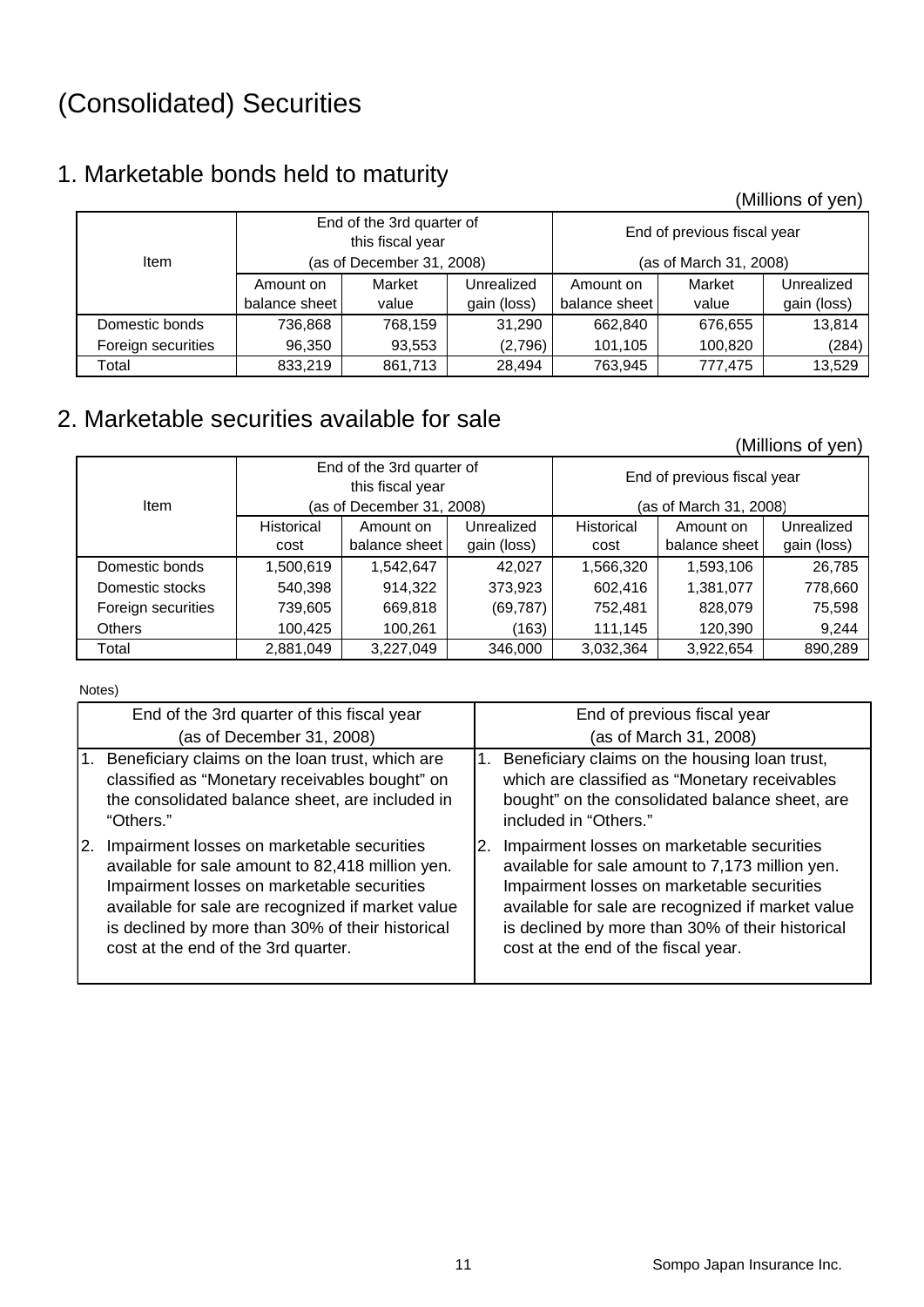# (Consolidated) Derivatives

Contract amount, market value and appraisal gains and losses of derivative transactions

|               |                           | End of the 3rd quarter of<br>this fiscal year |                           |                          | End of previous fiscal year |                        |                          |  |
|---------------|---------------------------|-----------------------------------------------|---------------------------|--------------------------|-----------------------------|------------------------|--------------------------|--|
| <b>Type</b>   | Transaction               |                                               | (as of December 31, 2008) |                          |                             | (as of March 31, 2008) |                          |  |
|               |                           | Contract<br>amount                            | Market<br>value           | Appraisal<br>gain (loss) | Contract<br>amount          | Market<br>value        | Appraisal<br>gain (loss) |  |
| Currency      | Forward foreign exchange: |                                               |                           |                          |                             |                        |                          |  |
| derivatives   | Short                     | 235,495                                       | 230,863                   | 4,631                    | 105,639                     | 101,554                | 4,085                    |  |
|               | Long                      | 33,213                                        | 31,346                    | (1,867)                  | 54,600                      | 53,644                 | (956)                    |  |
|               | Currency option:          |                                               |                           |                          |                             |                        |                          |  |
|               | Short                     |                                               |                           |                          |                             |                        |                          |  |
|               | Call                      |                                               |                           |                          | 5,350                       |                        |                          |  |
|               |                           | $\cdot$                                       |                           |                          | $50*$                       |                        | 50                       |  |
|               | Long                      |                                               |                           |                          |                             |                        |                          |  |
|               | Put                       |                                               |                           |                          | 5,250                       |                        |                          |  |
|               |                           | $\cdot^*$                                     |                           |                          | $50*$                       | 263                    | 213                      |  |
| <b>Bond</b>   | Bond future:              |                                               |                           |                          |                             |                        |                          |  |
| derivatives   | Long                      | 57,369                                        | 57,717                    | 348                      | 16,532                      | 17,163                 | 631                      |  |
|               | Bond forward:             |                                               |                           |                          |                             |                        |                          |  |
|               | Long                      |                                               |                           |                          | 3,351                       | 3,396                  | 45                       |  |
| <b>Others</b> | Credit derivatives:       |                                               |                           |                          |                             |                        |                          |  |
|               | Long                      | 5,000                                         |                           |                          | 4,500                       |                        |                          |  |
|               |                           | 235*                                          | 816                       | 581                      | $97*$                       | 162                    | 64                       |  |
|               | Weather derivatives:      |                                               |                           |                          |                             |                        |                          |  |
|               | Short                     | 301                                           |                           |                          | 369                         |                        |                          |  |
|               |                           | $15*$                                         | 15                        | (0)                      | $8*$                        | 15                     | (7)                      |  |
|               | Long                      |                                               |                           |                          | 170                         |                        |                          |  |
|               |                           | $\cdot^*$                                     | ۰                         |                          | -*                          |                        |                          |  |
|               | Earthquake derivatives:   |                                               |                           |                          |                             |                        |                          |  |
|               | Short                     | 4,160                                         |                           |                          | 3,660                       |                        |                          |  |
|               |                           | 129*                                          | 12                        | 117                      | 98*                         | $\overline{0}$         | 98                       |  |
|               | Long                      | 3,735                                         |                           |                          | 3,285                       |                        |                          |  |
|               |                           | 389*                                          | 247                       | (142)                    | 288*                        | 213                    | (75)                     |  |
|               | Other forward:            |                                               |                           |                          |                             |                        |                          |  |
|               | Long                      | 742                                           | 767                       | 24                       |                             |                        |                          |  |
|               | Total                     |                                               |                           | 3,693                    |                             |                        | 4,149                    |  |

(Millions of yen)

Notes)

1. Derivative transactions to which hedge accounting methods are applied are excluded from this table.

2. Amounts with an asterisk (\*) represent the option premiums booked on the consolidated balance sheet.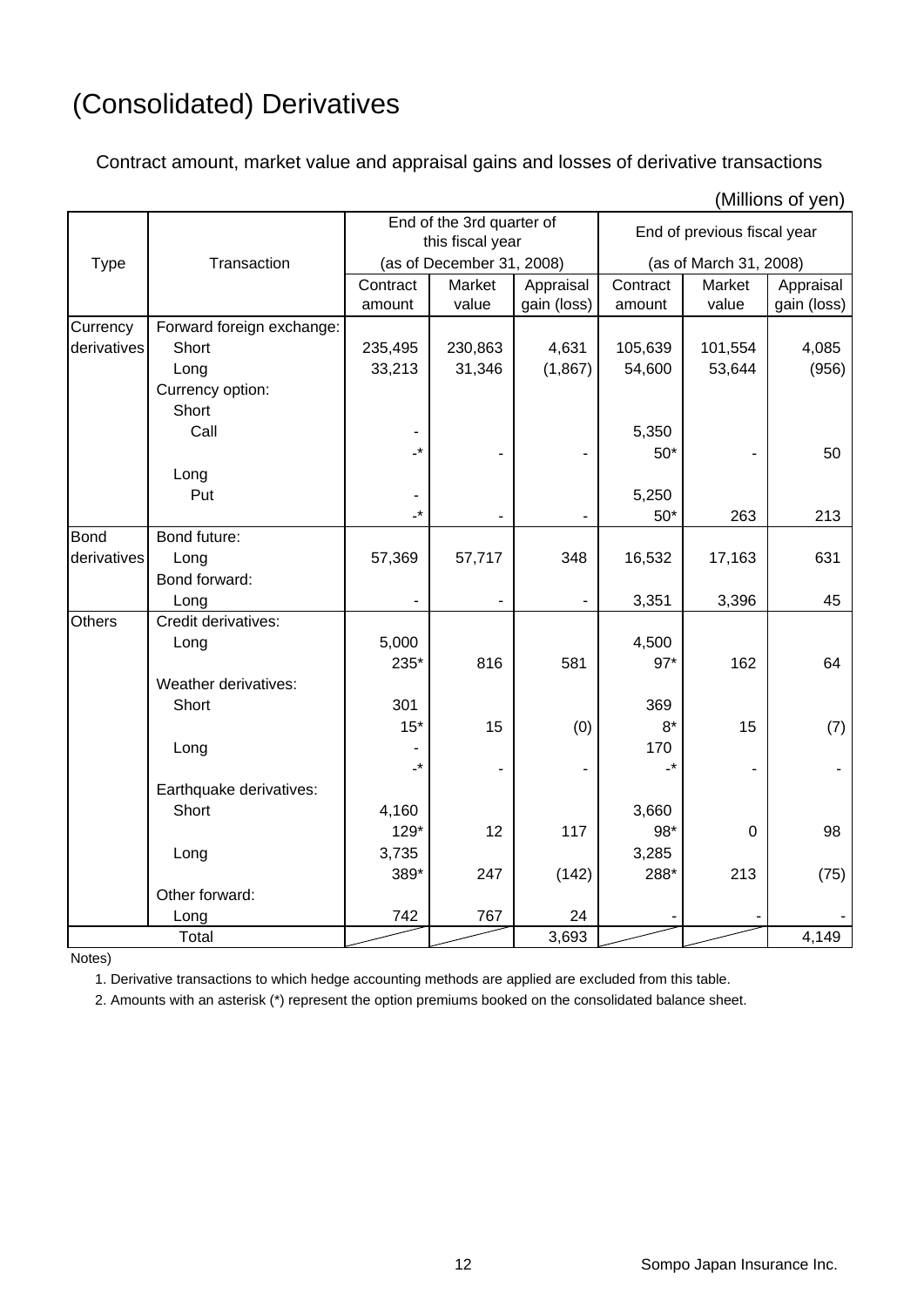## (Non-consolidated) Summary of Results of Operations

|                                                                                     |                                   |                                   |            | (Millions of yen) |
|-------------------------------------------------------------------------------------|-----------------------------------|-----------------------------------|------------|-------------------|
|                                                                                     | 3rd quarter of                    | 3rd quarter of                    | Increase   | % increase        |
|                                                                                     | previous fiscal year              | this fiscal year                  | (decrease) | (decrease)        |
|                                                                                     | (April 1 to<br>December 31, 2007) | (April 1 to<br>December 31, 2008) |            |                   |
|                                                                                     |                                   |                                   |            | $\frac{1}{6}$     |
|                                                                                     |                                   |                                   |            |                   |
| Direct premiums written<br>(including deposits of premiums by policyholders)        | 1,172,883                         | 1,151,312                         | (21, 571)  | (1.8)             |
| Direct premiums written                                                             | 1,070,991                         | 1,039,558                         | (31, 432)  | (2.9)             |
| Ordinary income and expenses:                                                       |                                   |                                   |            |                   |
| Underwriting income:                                                                | 1,172,142                         | 1,164,664                         | (7, 477)   | (0.6)             |
| Net premiums written                                                                | 1,020,485                         | 986,779                           | (33, 705)  | (3.3)             |
| Deposits of premiums by policyholders                                               | 101,892                           | 111,753                           | 9,861      | 9.7               |
| Underwriting expenses:                                                              | 1,025,462                         | 969,337                           | (56, 124)  | (5.5)             |
| Net claims paid                                                                     | 589,785                           | 592,173                           | 2,387      | 0.4               |
| Loss adjustment expenses                                                            | 53,637                            | 56,637                            | 3,000      | 5.6               |
| Net commissions and brokerage fees                                                  | 166,751                           | 163,876                           | (2,875)    | (1.7)             |
| Maturity refunds to policyholders                                                   | 178,534                           | 151,628                           | (26,906)   | (15.1)            |
| Investment income:                                                                  | 106,362                           | 76,247                            | (30, 114)  | (28.3)            |
| Interest and dividend income                                                        | 100,483                           | 79,060                            | (21, 422)  | (21.3)            |
| Realized gain on sales of securities                                                | 34,929                            | 15,256                            | (19, 673)  | (56.3)            |
| Investment expenses:                                                                | 9,001                             | 103,996                           | 94,995     | 1,055.3           |
| Realized loss on sales of securities                                                | 584                               | 1,155                             | 571        | 97.7              |
| Devaluation loss on securities                                                      | 5,384                             | 81,324                            | 75,939     | 1,410.3           |
| Operating, general and administrative expenses                                      | 180,501                           | 182,519                           | 2,017      | 1.1               |
| Operating, general and administrative expenses<br>related to underwriting insurance | 167,368                           | 171,925                           | 4,557      | 2.7               |
| Other ordinary income and expenses                                                  | 2,377                             | 3,054                             | 676        | 28.4              |
| Ordinary profit (loss)                                                              | 65,916                            | (11, 887)                         | (77, 804)  | (118.0)           |
| Underwriting profit (loss)                                                          | (23, 677)                         | 20,919                            | 44,596     |                   |
| Special gains and losses:                                                           |                                   |                                   |            |                   |
| Special gains                                                                       | 1,702                             | 32,888                            | 31,186     | 1,831.8           |
| Special losses                                                                      | 5,257                             | 620                               | (4,637)    | (88.2)            |
| Special gains and losses                                                            | (3, 555)                          | 32,268                            | 35,824     |                   |
| Income before income taxes                                                          | 62,361                            | 20,381                            | (41,980)   | (67.3)            |
| Income taxes and deferred income taxes                                              | 20,959                            | 27,028                            | 6,068      | 29.0              |
| Net income (loss)                                                                   | 41,401                            | (6,646)                           | (48, 048)  | (116.1)           |
| Ratios:                                                                             |                                   |                                   |            |                   |
| Loss ratio                                                                          | 63.1 %                            | 65.8 %                            | 2.7 %      |                   |
| Expense ratio                                                                       | 32.7                              | 34.0                              | 1.3        |                   |
| Underwriting balance ratio                                                          | 4.2                               | 0.2                               | (4.0)      |                   |

Notes)

1.Loss ratio=(Net claims paid+Loss adjustment expenses)/Net premiums written

2.Expense ratio=(Net commissions and brokerage fees

+Operating, general and administrative expenses related to underwriting insurance)/Net premiums written

3.Underwriting balance ratio=(Net premiums written-Net claims paid-Loss adjustment expenses-Operating expenses) /Net premiums written